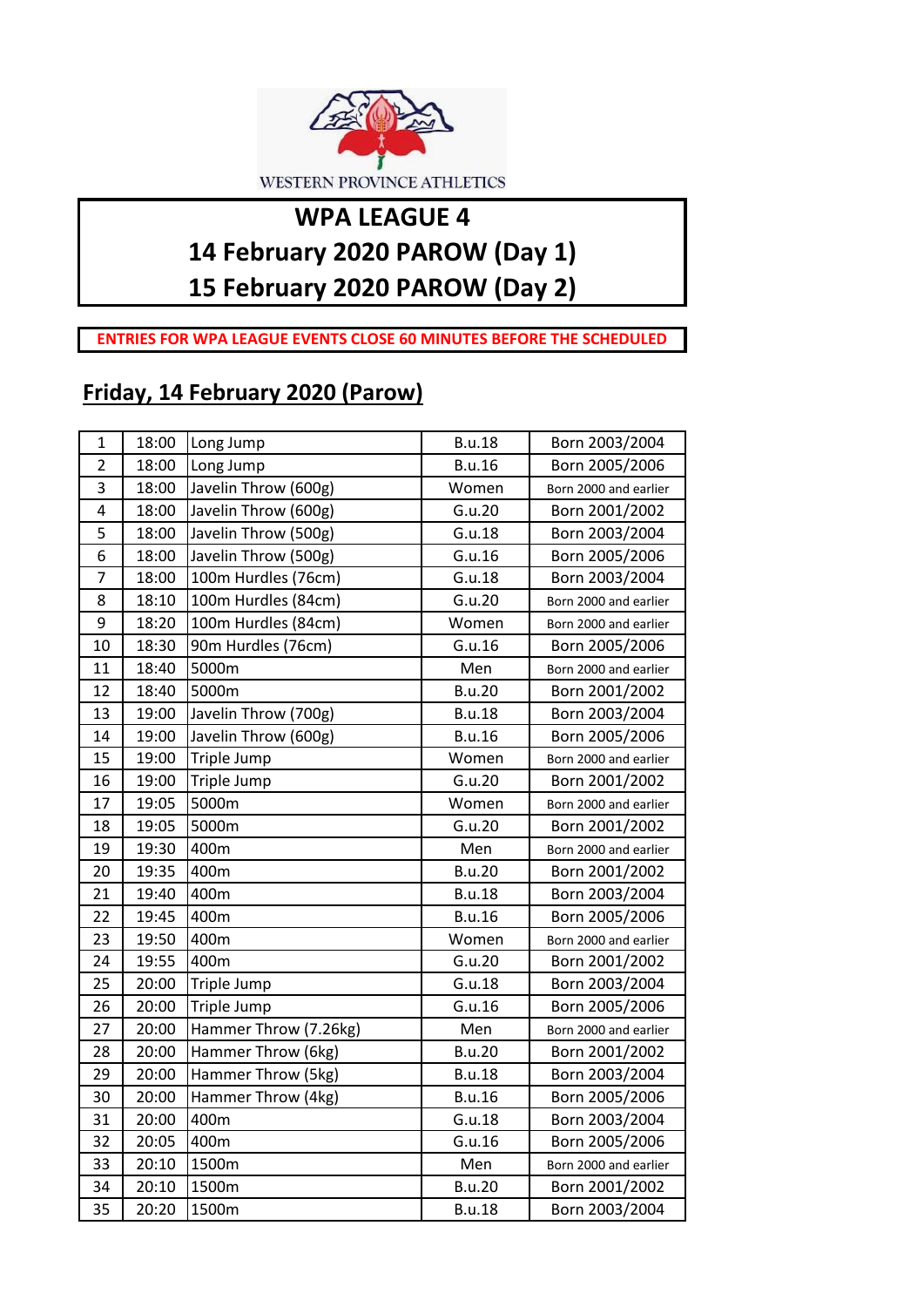| 36 | 20:20 | 1500m                      | B.u.16        | Born 2005/2006        |
|----|-------|----------------------------|---------------|-----------------------|
| 37 | 20:30 | 1500m                      | Women         | Born 2000 and earlier |
| 38 | 20:30 | 1500m                      | G.u.20        | Born 2001/2002        |
| 39 | 20:30 | 1500m                      | G.u.18        | Born 2003/2004        |
| 40 | 20:30 | 1500m                      | G.u.16        | Born 2005/2006        |
| 41 | 20:40 | 3000m Steeple Chase (91cm) | Men           | Born 2000 and earlier |
| 42 | 20:40 | 3000m Steeple Chase (91cm) | B.u.20        | Born 2001/2002        |
| 43 | 20:55 | 3000m Steeple Chase (76cm) | Women         | Born 2000 and earlier |
| 44 | 20:55 | 3000m Steeple Chase (76cm) | G.u.20        | Born 2001/2002        |
| 45 | 21:10 | 2000m Steeple Chase (76cm) | G.u.18        | Born 2003/2004        |
| 46 | 21:25 | 2000m Steeple Chase (91cm) | <b>B.u.18</b> | Born 2003/2004        |
| 47 | 21:40 | 1500m Steeple Chase (76cm) | <b>B.u.16</b> | Born 2005/2006        |
| 48 | 21:55 | 1500m Steeple Chase (76cm) | G.u.16        | Born 2005/2006        |

## **Saturday, 15 February 2020 (Parow)**

| 50<br>10:15<br>Discus Throw (1kg)<br>G.u.20<br>Born 2001/2002<br>51<br>10:15<br>Discus Throw (1kg)<br>G.u.18<br>Born 2003/2004<br>52<br>10:15<br>Discus Throw (1kg)<br>G.u.16<br>Born 2005/2006<br>53<br>10:15<br>Shot Put (7.26kg)<br>Men<br>Born 2000 and earlier<br>54<br>10:15<br>Shot Put (6kg)<br><b>B.u.20</b><br>Born 2001/2002<br>55<br>10:15<br>Born 2003/2004<br>High Jump<br><b>B.u.18</b><br>56<br>10:15<br>Born 2005/2006<br>High Jump<br><b>B.u.16</b><br>57<br>10:15<br>Triple Jump<br><b>B.u.18</b><br>Born 2003/2004<br>58<br>10:15<br>100m Hurdles (84cm)<br><b>B.u.16</b><br>Born 2005/2006<br>59<br>10:25<br>110m Hurdles (91cm)<br><b>B.u.18</b><br>Born 2003/2004<br>60<br>10:35<br>110m Hurdles (98cm)<br><b>B.u.20</b><br>Born 2001/2002<br>10:45<br>110m Hurdles (106cm)<br>61<br>Men<br>Born 2000 and earlier<br>62<br>10:55<br>800m<br>Men<br>Born 2000 and earlier<br>63<br>11:00<br>800m<br><b>B.u.20</b><br>Born 2001/2002<br>64<br>11:05<br>800m<br><b>B.u.18</b><br>Born 2003/2004<br>65<br>11:10<br>800m<br><b>B.u.16</b><br>Born 2005/2006<br>11:15<br>66<br>800m<br>Women<br>Born 2000 and earlier<br>67<br>11:15<br><b>B.u.18</b><br>Shot Put (5kg)<br>Born 2003/2004<br>68<br>11:15<br><b>B.u.16</b><br>Shot Put (4kg)<br>Born 2005/2006<br>11:15<br>Discus Throw (2kg)<br>69<br>Men<br>Born 2000 and earlier<br>11:15<br>Discus Throw (1.75kg)<br>70<br><b>B.u.20</b><br>Born 2001/2002<br>G.u.16<br>71<br>11:15<br>High Jump<br>Born 2005/2006<br>11:15<br>72<br>High Jump<br>G.u.18<br>Born 2003/2004<br>73<br>11:15<br>Triple Jump<br><b>B.u.16</b><br>Born 2005/2006<br>G.u.20<br>Born 2001/2002<br>74<br>11:20<br>800m<br>75<br>11:25<br>800m<br>G.u.18<br>Born 2003/2004<br>76<br>G.u.16<br>11:30<br>800m<br>Born 2005/2006<br>77<br>11:35<br>100m<br>Men<br>Born 2000 and earlier<br>78<br>11:40<br>100m<br>Born 2001/2002<br><b>B.u.20</b><br>11:45<br>100m<br>79<br><b>B.u.18</b><br>Born 2003/2004<br>80<br>11:50<br><b>B.u.16</b><br>Born 2005/2006<br>100m<br>81<br>11:55<br>100m<br>Women<br>Born 2000 and earlier | 49 | 10:15 | Discus Throw (1kg) | Women | Born 2000 and earlier |
|------------------------------------------------------------------------------------------------------------------------------------------------------------------------------------------------------------------------------------------------------------------------------------------------------------------------------------------------------------------------------------------------------------------------------------------------------------------------------------------------------------------------------------------------------------------------------------------------------------------------------------------------------------------------------------------------------------------------------------------------------------------------------------------------------------------------------------------------------------------------------------------------------------------------------------------------------------------------------------------------------------------------------------------------------------------------------------------------------------------------------------------------------------------------------------------------------------------------------------------------------------------------------------------------------------------------------------------------------------------------------------------------------------------------------------------------------------------------------------------------------------------------------------------------------------------------------------------------------------------------------------------------------------------------------------------------------------------------------------------------------------------------------------------------------------------------------------------------------------------------------------------------------------------------------------------------------------------------------------------------------------------------------------------------------------------------|----|-------|--------------------|-------|-----------------------|
|                                                                                                                                                                                                                                                                                                                                                                                                                                                                                                                                                                                                                                                                                                                                                                                                                                                                                                                                                                                                                                                                                                                                                                                                                                                                                                                                                                                                                                                                                                                                                                                                                                                                                                                                                                                                                                                                                                                                                                                                                                                                        |    |       |                    |       |                       |
|                                                                                                                                                                                                                                                                                                                                                                                                                                                                                                                                                                                                                                                                                                                                                                                                                                                                                                                                                                                                                                                                                                                                                                                                                                                                                                                                                                                                                                                                                                                                                                                                                                                                                                                                                                                                                                                                                                                                                                                                                                                                        |    |       |                    |       |                       |
|                                                                                                                                                                                                                                                                                                                                                                                                                                                                                                                                                                                                                                                                                                                                                                                                                                                                                                                                                                                                                                                                                                                                                                                                                                                                                                                                                                                                                                                                                                                                                                                                                                                                                                                                                                                                                                                                                                                                                                                                                                                                        |    |       |                    |       |                       |
|                                                                                                                                                                                                                                                                                                                                                                                                                                                                                                                                                                                                                                                                                                                                                                                                                                                                                                                                                                                                                                                                                                                                                                                                                                                                                                                                                                                                                                                                                                                                                                                                                                                                                                                                                                                                                                                                                                                                                                                                                                                                        |    |       |                    |       |                       |
|                                                                                                                                                                                                                                                                                                                                                                                                                                                                                                                                                                                                                                                                                                                                                                                                                                                                                                                                                                                                                                                                                                                                                                                                                                                                                                                                                                                                                                                                                                                                                                                                                                                                                                                                                                                                                                                                                                                                                                                                                                                                        |    |       |                    |       |                       |
|                                                                                                                                                                                                                                                                                                                                                                                                                                                                                                                                                                                                                                                                                                                                                                                                                                                                                                                                                                                                                                                                                                                                                                                                                                                                                                                                                                                                                                                                                                                                                                                                                                                                                                                                                                                                                                                                                                                                                                                                                                                                        |    |       |                    |       |                       |
|                                                                                                                                                                                                                                                                                                                                                                                                                                                                                                                                                                                                                                                                                                                                                                                                                                                                                                                                                                                                                                                                                                                                                                                                                                                                                                                                                                                                                                                                                                                                                                                                                                                                                                                                                                                                                                                                                                                                                                                                                                                                        |    |       |                    |       |                       |
|                                                                                                                                                                                                                                                                                                                                                                                                                                                                                                                                                                                                                                                                                                                                                                                                                                                                                                                                                                                                                                                                                                                                                                                                                                                                                                                                                                                                                                                                                                                                                                                                                                                                                                                                                                                                                                                                                                                                                                                                                                                                        |    |       |                    |       |                       |
|                                                                                                                                                                                                                                                                                                                                                                                                                                                                                                                                                                                                                                                                                                                                                                                                                                                                                                                                                                                                                                                                                                                                                                                                                                                                                                                                                                                                                                                                                                                                                                                                                                                                                                                                                                                                                                                                                                                                                                                                                                                                        |    |       |                    |       |                       |
|                                                                                                                                                                                                                                                                                                                                                                                                                                                                                                                                                                                                                                                                                                                                                                                                                                                                                                                                                                                                                                                                                                                                                                                                                                                                                                                                                                                                                                                                                                                                                                                                                                                                                                                                                                                                                                                                                                                                                                                                                                                                        |    |       |                    |       |                       |
|                                                                                                                                                                                                                                                                                                                                                                                                                                                                                                                                                                                                                                                                                                                                                                                                                                                                                                                                                                                                                                                                                                                                                                                                                                                                                                                                                                                                                                                                                                                                                                                                                                                                                                                                                                                                                                                                                                                                                                                                                                                                        |    |       |                    |       |                       |
|                                                                                                                                                                                                                                                                                                                                                                                                                                                                                                                                                                                                                                                                                                                                                                                                                                                                                                                                                                                                                                                                                                                                                                                                                                                                                                                                                                                                                                                                                                                                                                                                                                                                                                                                                                                                                                                                                                                                                                                                                                                                        |    |       |                    |       |                       |
|                                                                                                                                                                                                                                                                                                                                                                                                                                                                                                                                                                                                                                                                                                                                                                                                                                                                                                                                                                                                                                                                                                                                                                                                                                                                                                                                                                                                                                                                                                                                                                                                                                                                                                                                                                                                                                                                                                                                                                                                                                                                        |    |       |                    |       |                       |
|                                                                                                                                                                                                                                                                                                                                                                                                                                                                                                                                                                                                                                                                                                                                                                                                                                                                                                                                                                                                                                                                                                                                                                                                                                                                                                                                                                                                                                                                                                                                                                                                                                                                                                                                                                                                                                                                                                                                                                                                                                                                        |    |       |                    |       |                       |
|                                                                                                                                                                                                                                                                                                                                                                                                                                                                                                                                                                                                                                                                                                                                                                                                                                                                                                                                                                                                                                                                                                                                                                                                                                                                                                                                                                                                                                                                                                                                                                                                                                                                                                                                                                                                                                                                                                                                                                                                                                                                        |    |       |                    |       |                       |
|                                                                                                                                                                                                                                                                                                                                                                                                                                                                                                                                                                                                                                                                                                                                                                                                                                                                                                                                                                                                                                                                                                                                                                                                                                                                                                                                                                                                                                                                                                                                                                                                                                                                                                                                                                                                                                                                                                                                                                                                                                                                        |    |       |                    |       |                       |
|                                                                                                                                                                                                                                                                                                                                                                                                                                                                                                                                                                                                                                                                                                                                                                                                                                                                                                                                                                                                                                                                                                                                                                                                                                                                                                                                                                                                                                                                                                                                                                                                                                                                                                                                                                                                                                                                                                                                                                                                                                                                        |    |       |                    |       |                       |
|                                                                                                                                                                                                                                                                                                                                                                                                                                                                                                                                                                                                                                                                                                                                                                                                                                                                                                                                                                                                                                                                                                                                                                                                                                                                                                                                                                                                                                                                                                                                                                                                                                                                                                                                                                                                                                                                                                                                                                                                                                                                        |    |       |                    |       |                       |
|                                                                                                                                                                                                                                                                                                                                                                                                                                                                                                                                                                                                                                                                                                                                                                                                                                                                                                                                                                                                                                                                                                                                                                                                                                                                                                                                                                                                                                                                                                                                                                                                                                                                                                                                                                                                                                                                                                                                                                                                                                                                        |    |       |                    |       |                       |
|                                                                                                                                                                                                                                                                                                                                                                                                                                                                                                                                                                                                                                                                                                                                                                                                                                                                                                                                                                                                                                                                                                                                                                                                                                                                                                                                                                                                                                                                                                                                                                                                                                                                                                                                                                                                                                                                                                                                                                                                                                                                        |    |       |                    |       |                       |
|                                                                                                                                                                                                                                                                                                                                                                                                                                                                                                                                                                                                                                                                                                                                                                                                                                                                                                                                                                                                                                                                                                                                                                                                                                                                                                                                                                                                                                                                                                                                                                                                                                                                                                                                                                                                                                                                                                                                                                                                                                                                        |    |       |                    |       |                       |
|                                                                                                                                                                                                                                                                                                                                                                                                                                                                                                                                                                                                                                                                                                                                                                                                                                                                                                                                                                                                                                                                                                                                                                                                                                                                                                                                                                                                                                                                                                                                                                                                                                                                                                                                                                                                                                                                                                                                                                                                                                                                        |    |       |                    |       |                       |
|                                                                                                                                                                                                                                                                                                                                                                                                                                                                                                                                                                                                                                                                                                                                                                                                                                                                                                                                                                                                                                                                                                                                                                                                                                                                                                                                                                                                                                                                                                                                                                                                                                                                                                                                                                                                                                                                                                                                                                                                                                                                        |    |       |                    |       |                       |
|                                                                                                                                                                                                                                                                                                                                                                                                                                                                                                                                                                                                                                                                                                                                                                                                                                                                                                                                                                                                                                                                                                                                                                                                                                                                                                                                                                                                                                                                                                                                                                                                                                                                                                                                                                                                                                                                                                                                                                                                                                                                        |    |       |                    |       |                       |
|                                                                                                                                                                                                                                                                                                                                                                                                                                                                                                                                                                                                                                                                                                                                                                                                                                                                                                                                                                                                                                                                                                                                                                                                                                                                                                                                                                                                                                                                                                                                                                                                                                                                                                                                                                                                                                                                                                                                                                                                                                                                        |    |       |                    |       |                       |
|                                                                                                                                                                                                                                                                                                                                                                                                                                                                                                                                                                                                                                                                                                                                                                                                                                                                                                                                                                                                                                                                                                                                                                                                                                                                                                                                                                                                                                                                                                                                                                                                                                                                                                                                                                                                                                                                                                                                                                                                                                                                        |    |       |                    |       |                       |
|                                                                                                                                                                                                                                                                                                                                                                                                                                                                                                                                                                                                                                                                                                                                                                                                                                                                                                                                                                                                                                                                                                                                                                                                                                                                                                                                                                                                                                                                                                                                                                                                                                                                                                                                                                                                                                                                                                                                                                                                                                                                        |    |       |                    |       |                       |
|                                                                                                                                                                                                                                                                                                                                                                                                                                                                                                                                                                                                                                                                                                                                                                                                                                                                                                                                                                                                                                                                                                                                                                                                                                                                                                                                                                                                                                                                                                                                                                                                                                                                                                                                                                                                                                                                                                                                                                                                                                                                        |    |       |                    |       |                       |
|                                                                                                                                                                                                                                                                                                                                                                                                                                                                                                                                                                                                                                                                                                                                                                                                                                                                                                                                                                                                                                                                                                                                                                                                                                                                                                                                                                                                                                                                                                                                                                                                                                                                                                                                                                                                                                                                                                                                                                                                                                                                        |    |       |                    |       |                       |
|                                                                                                                                                                                                                                                                                                                                                                                                                                                                                                                                                                                                                                                                                                                                                                                                                                                                                                                                                                                                                                                                                                                                                                                                                                                                                                                                                                                                                                                                                                                                                                                                                                                                                                                                                                                                                                                                                                                                                                                                                                                                        |    |       |                    |       |                       |
|                                                                                                                                                                                                                                                                                                                                                                                                                                                                                                                                                                                                                                                                                                                                                                                                                                                                                                                                                                                                                                                                                                                                                                                                                                                                                                                                                                                                                                                                                                                                                                                                                                                                                                                                                                                                                                                                                                                                                                                                                                                                        |    |       |                    |       |                       |
|                                                                                                                                                                                                                                                                                                                                                                                                                                                                                                                                                                                                                                                                                                                                                                                                                                                                                                                                                                                                                                                                                                                                                                                                                                                                                                                                                                                                                                                                                                                                                                                                                                                                                                                                                                                                                                                                                                                                                                                                                                                                        |    |       |                    |       |                       |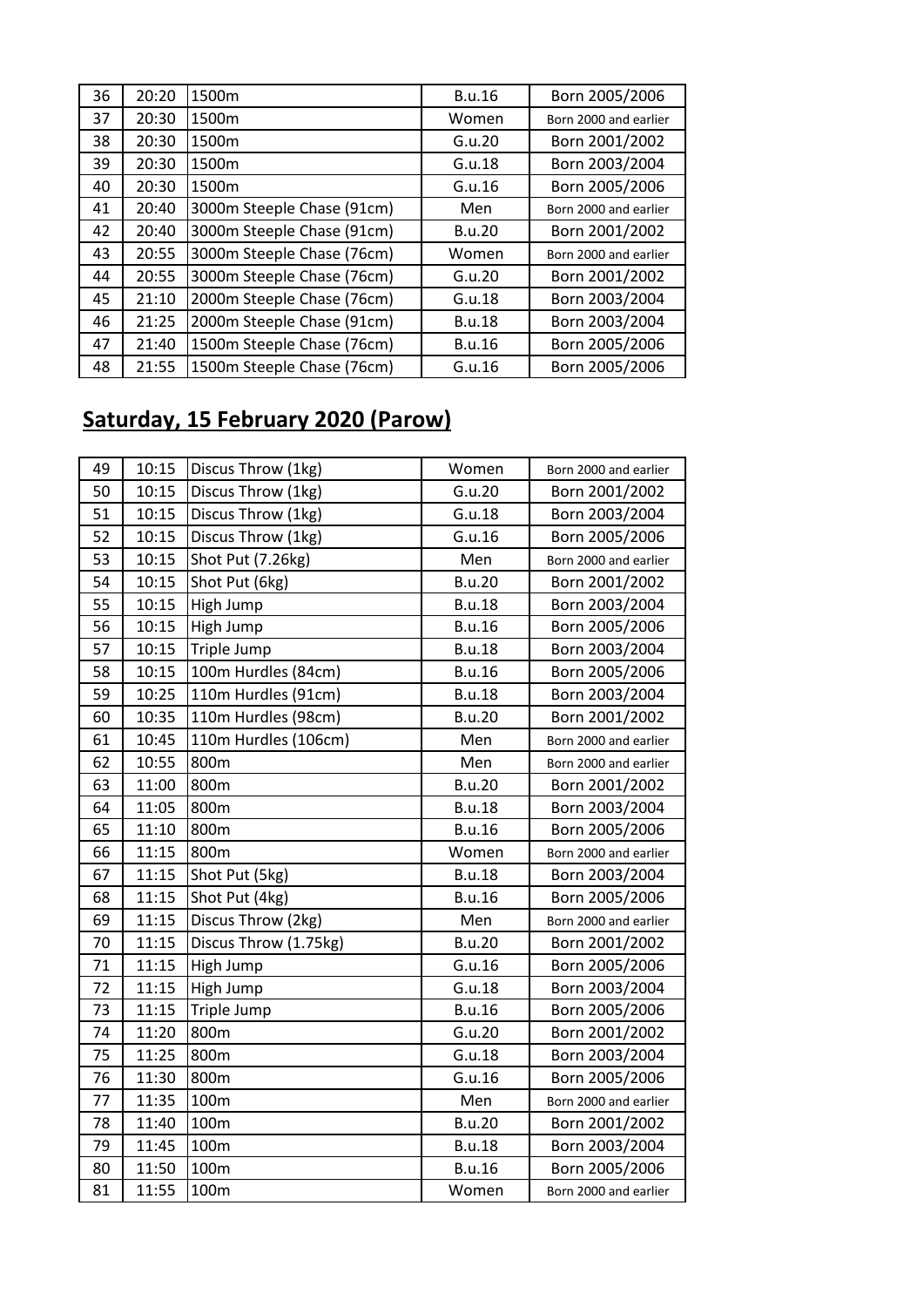| 82  | 12:00 | 100m                 | G.u.20        | Born 2001/2002        |
|-----|-------|----------------------|---------------|-----------------------|
| 83  | 12:05 | 100m                 | G.u.18        | Born 2003/2004        |
| 84  | 12:10 | 100m                 | G.u.16        | Born 2005/2006        |
| 85  | 12:15 | 10km Race Walk       | Boys / Men    | All Ages              |
| 86  | 12:15 | 10km Race Walk       | Girls / Women | All Ages              |
| 87  | 12:15 | Shot Put (4kg)       | Women         | Born 2000 and earlier |
| 88  | 12:15 | Shot Put (4kg)       | G.u.20        | Born 2001/2002        |
| 89  | 12:15 | Javelin Throw (800g) | Men           | Born 2000 and earlier |
| 90  | 12:15 | Javelin Throw (800g) | <b>B.u.20</b> | Born 2001/2002        |
| 91  | 12:15 | High Jump            | G.u.20        | Born 2001/2002        |
| 92  | 12:15 | High Jump            | Women         | Born 2000 and earlier |
| 93  | 12:15 | Triple Jump          | Men           | Born 2000 and earlier |
| 94  | 12:15 | Triple Jump          | <b>B.u.20</b> | Born 2001/2002        |
| 95  | 13:15 | 3000m                | Men           | Born 2000 and earlier |
| 96  | 13:15 | 3000m                | <b>B.u.20</b> | Born 2001/2002        |
| 97  | 13:15 | 3000m                | <b>B.u.18</b> | Born 2003/2004        |
| 98  | 13:15 | 3000m                | <b>B.u.16</b> | Born 2005/2006        |
| 99  | 13:15 | Shot Put (3kg)       | G.u.18        | Born 2003/2004        |
| 100 | 13:15 | Shot Put (3kg)       | G.u.16        | Born 2005/2006        |
| 101 | 13:15 | Discus Throw (1.5kg) | <b>B.u.18</b> | Born 2003/2004        |
| 102 | 13:15 | Discus Throw (1kg)   | <b>B.u.16</b> | Born 2005/2006        |
| 103 | 13:15 | Long Jump            | Women         | Born 2000 and earlier |
| 104 | 13:15 | Long Jump            | G.u.20        | Born 2001/2002        |
| 105 | 13:15 | Long Jump            | G.u.18        | Born 2003/2004        |
| 106 | 13:15 | Long Jump            | G.u.16        | Born 2005/2006        |
| 107 | 13:15 | High Jump            | <b>B.u.20</b> | Born 2001/2002        |
| 108 | 13:15 | High Jump            | Men           | Born 2000 and earlier |
| 109 | 13:30 | 3000m                | Women         | Born 2000 and earlier |
| 110 | 13:30 | 3000m                | G.u.20        | Born 2001/2002        |
| 111 | 13:30 | 3000m                | G.u.18        | Born 2003/2004        |
| 112 | 13:30 | 3000m                | G.u.16        | Born 2005/2006        |
| 113 | 13:45 | 200m                 | Men           | Born 2000 and earlier |
| 114 | 13:50 | 200m                 | <b>B.u.20</b> | Born 2001/2002        |
| 115 | 13:55 | 200m                 | <b>B.u.18</b> | Born 2003/2004        |
| 116 | 14:00 | 200m                 | <b>B.u.16</b> | Born 2005/2006        |
| 117 | 14:05 | 200m                 | Women         | Born 2000 and earlier |
| 118 | 14:10 | 200m                 | G.u.20        | Born 2001/2002        |
| 119 | 14:15 | 200m                 | G.u.18        | Born 2003/2004        |
| 120 | 14:15 | Long Jump            | Men           | Born 2000 and earlier |
| 121 | 14:15 | Long Jump            | <b>B.u.20</b> | Born 2001/2002        |
| 122 | 14:15 | Hammer Throw (4kg)   | Women         | Born 2000 and earlier |
| 123 | 14:15 | Hammer Throw (4kg)   | G.u.20        | Born 2001/2002        |
| 124 | 14:15 | Hammer Throw (3kg)   | G.u.18        | Born 2003/2004        |
| 125 | 14:15 | Hammer Throw (3kg)   | G.u.16        | Born 2005/2006        |
| 126 | 14:20 | 200m                 | G.u.16        | Born 2005/2006        |
| 127 | 14:30 | 10,000m              | Men           | Born 2000 and earlier |
| 128 | 14:30 | 10,000m              | Women         | Born 2000 and earlier |
| 129 | 15:30 | 400m Hurdles (91cm)  | Men           | Born 2000 and earlier |
| 130 | 15:30 | 400m Hurdles (91cm)  | <b>B.u.20</b> | Born 2001/2002        |
| 131 | 15:40 | 400m Hurdles (84cm)  | <b>B.u.18</b> | Born 2003/2004        |